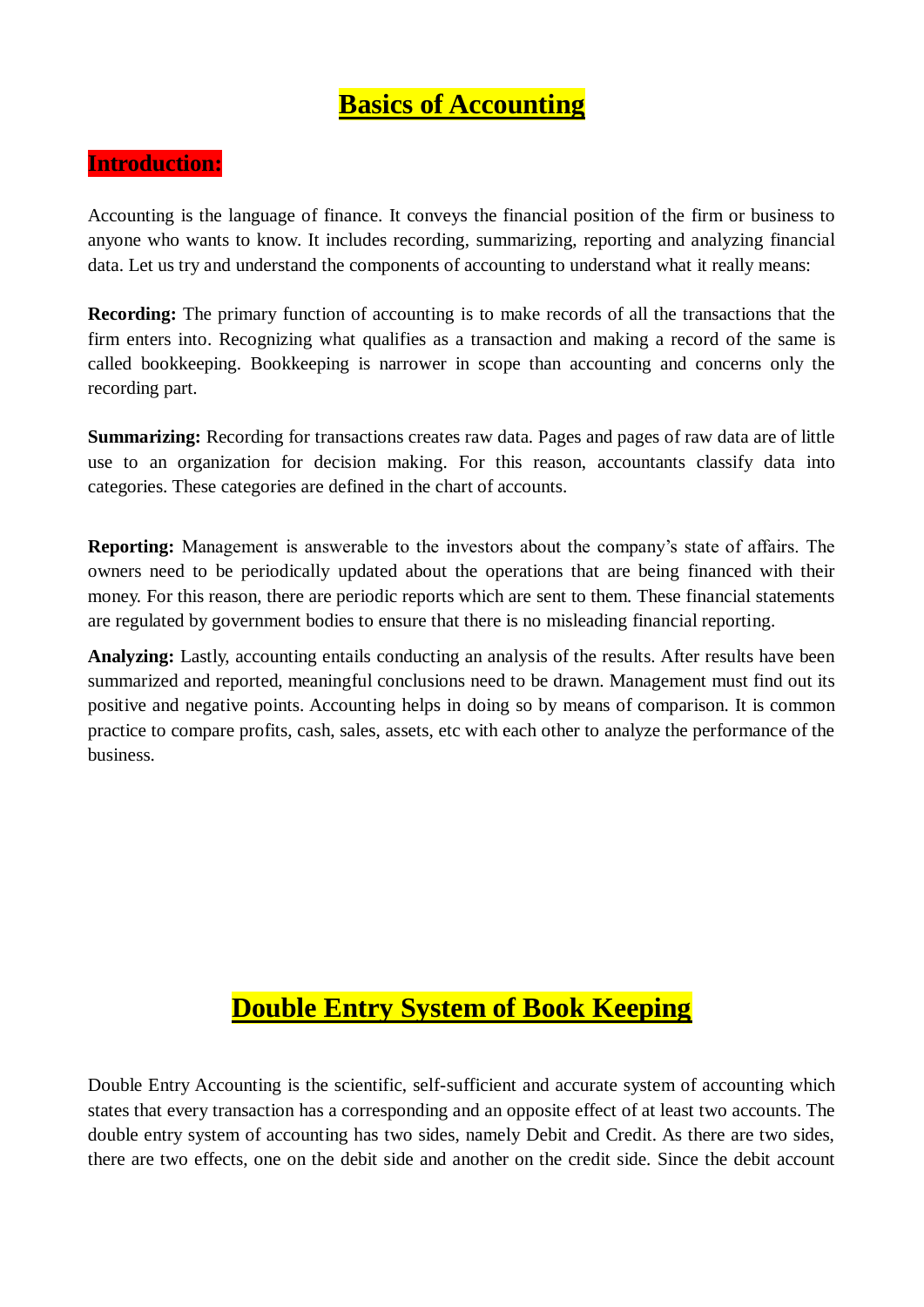offsets the credit account, the total of both the sides become equal at the time of preparation of the financial statements. The Double-Entry system has the following **[accounting equation:](https://efinancemanagement.com/financial-accounting/what-is-accounting-equation)**

#### **Assets = Equity + Liabilities**

#### **[Features of Double Entry System:](https://efinancemanagement.com/financial-accounting/what-is-accounting-equation)**

- **Two Parties:** There are two parties involved, one is the debit and the other one is credit. The account receiving the benefit will be debited and the one giving the benefit will be credited. Hence, every debit of an amount will have a credit effect of the same amount and vice versa.
- **Exchange of Equal Amount:** An equal amount will be debited and credited. Say, Ronak purchases goods from Ram for Rs. 1000. Hence, in the books of Ronak, he will enter Purchase Account debited to Ram's Account of Rs. 1000.
- **Separate Entity:** Business and owner are treated as two separate entities.
- **Two Sides:** The left side is called the Debit side and the right side is called the credit side.
- **Debit Equals Credit:** The total of the debit side equals the total of the credit side.

# **Process of Bookkeeping under Double Entry System:**

- **Journal:** The transactions are firstly recorded in the book named Journal. There is a subdivision after this step, meaning thereby that various other subsidiary books come into the picture. The purchase transactions are recorded in the purchase Ledger, sales in the sales journal, etc. The maintenance of subsidiary books depends on the size and nature of the business organization.
- **Ledger:** After then, from the journal, the effect of the same is given in different ledgers. The transactions of a particular person or thing are collected and recorded in one particular statement called an Account. A ledger is a book in which these classified accounts are kept. Say all the transactions of Mr. A will be recorded in the account of Mr. A.
- **Trial Balance:** In this stage, there is a preparation of a balanced statement called Trial Balance by which the arithmetical accuracy is verified.
- **Financial Statement:** At the end, Financial Statements are prepared in order to know the full year's progress, Income Statement **(profit or loss Account)** and the financial position **(Balance Sheet)** of the business.

#### **Rules on Double Entry System**

**PERSONAL ACCOUNTS:** Debit the Receiver. Credit the Giver

**REAL ACCOUNTS:** Debit what comes in, Credit what goes out

**NOMINAL ACCOUNTS:** Debit the Expenses and Losses, Credit the Incomes and **Gains**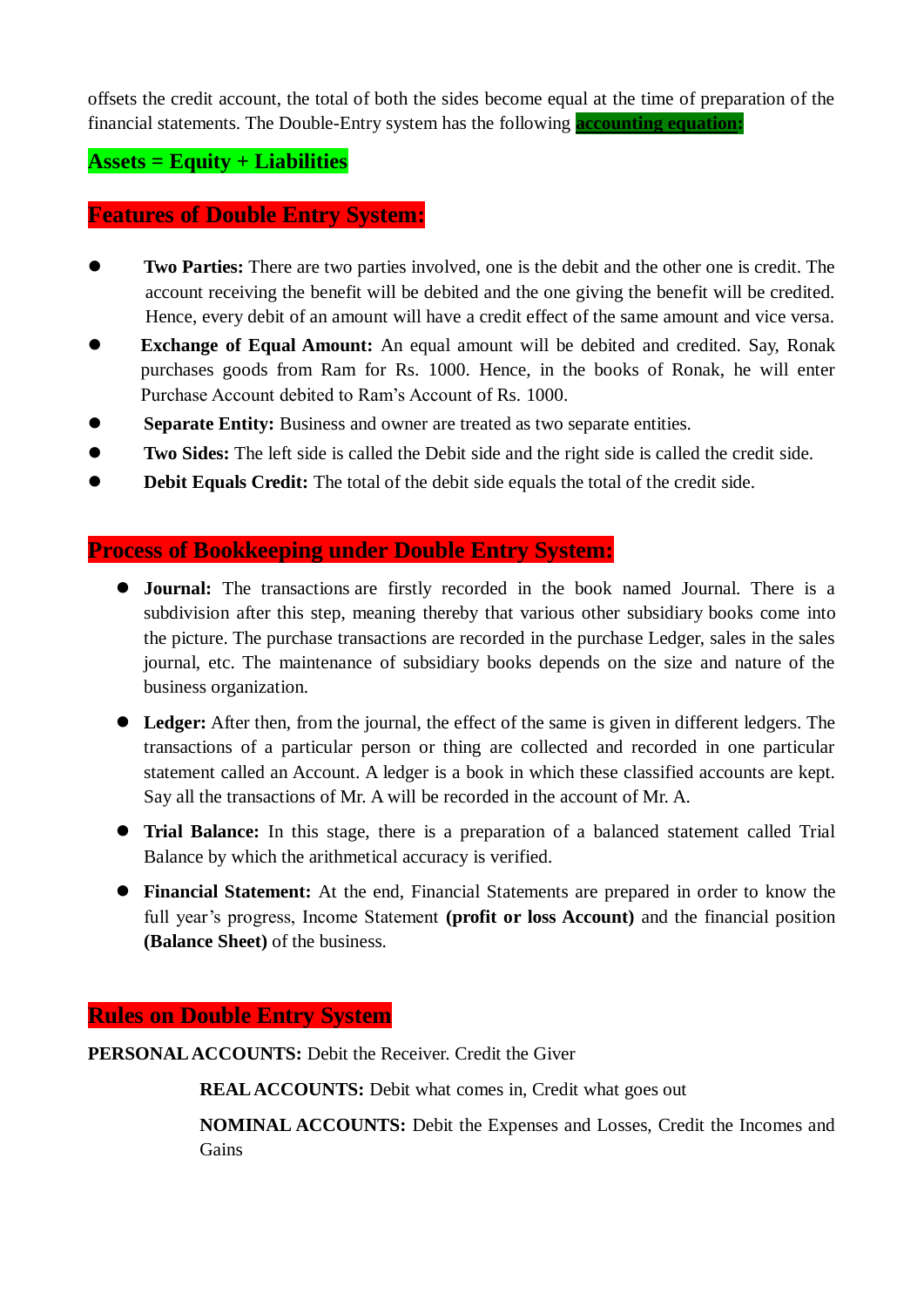### **Some Special Terms In Accounting:**

#### **DEBIT SIDE**

**Expenses and Losses-** The nature of these two is Debit or recorded on the debit side. Any increase in this would debit the same and vice versa.

**Assets-** The nature of this is Debit or recorded on the debit side. Any increase in this would debit the same and vice versa.

#### **CREDIT SIDE**

**Incomes and Gains-** The nature of these two is Credit or recorded on the credit side. Any increase in this would credit the same and vice versa.

**Liabilities-** The nature of this is Credit or recorded on the credit side. Any increase in this would credit the same and vice versa.

#### **Advantages of Double Entry Accounting:**

- **Easy Record Maintenance:** The records are easily maintained as there are similar dual and opposite effects. So, if one wants to check any data, he can easily assess it.
- **Complete Accounts of Transactions:** Due to the dual and the simultaneous effect in this system, there are a complete set of books of accounts of each party.
- **Determining Results Becomes Easier:** Since the preparation of the final accounts at the end of the year tallies the debit and the credit side, the profit or loss and the financial position of the assets and the liabilities is clearly reflected. Hence, if any entry is recorded only once, there will be a difference on the opposite side of the same amount.
- **Clarity Regarding Assets & Liabilities:** There is a clarity regarding the position of the assets and the liabilities. Say for an example, in past year the company had creditors of raw materials of Rs. 1400000 and in the current year it has increased to Rs. 1820000. The increase in 420000 may be due to the increase in sales. So, one can analyze that the increase is worth or not, means due to such an increase whether the company is producing products using those raw materials sufficiently or not.
- **Increase in Income and a Decrease in Expenditure:** If a proper analysis is done of the incomes and expenditures, one can come to know the growth of the one's business. One can simply compare the incomes and expenses of the current year with that of past years. This may bring to the conclusion to plan for the strategies for the forthcoming financial years.
- **Detection & Prevention of Frauds:** There are very few chances of errors and mistakes as there two effects of a single transaction. So, if there is only one entry of a single transaction, the trial balance and the financial accounts will not tally. Also, if there any fraud intentionally or unintentionally committed, it can be easily prevented.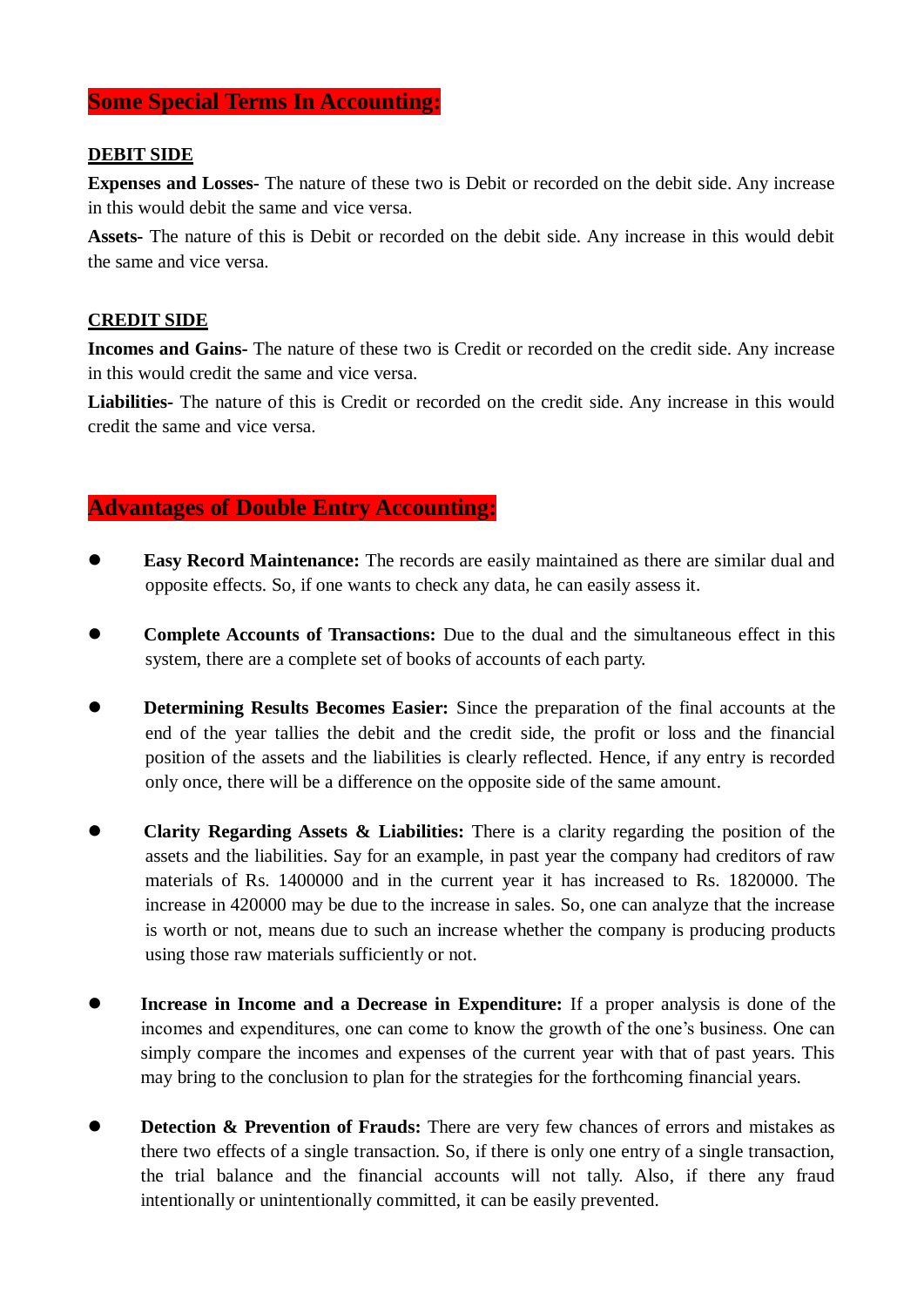- **Information Easily Available:** The beauty of the double entry system is the dual effect and proper system of maintaining the books of the accounts. So, any information whenever required of whichever year is easily available.
- **Utility:** The books of accounts maintained under this system are highly useful to the management, analysts, auditors, executives, ultimately to the company as a whole. This is highly useful to them because from recording Journal to the Financial Statements, every transaction is clearly dated and named. So, any years data is easily available.

#### **Disadvantages of Double Entry Accounting:**

- **Paperwork:** Since one transaction goes through four stages (process), the handling of so many books becomes too voluminous. Also, if there is no accuracy in maintaining the data in one place or misplaced, it becomes very difficult to obtain the data if needed urgently.
- **Complexity:** If one is not thorough with the rules of Double Entry System, one may get confused at any point of time. Say for example there are some journal entries which have an effect before an effect of the other transaction. Say, for example, the bad debt provision for the current year is to be reduced to 20% and the creditors of Rs. 2000 have wrongly recorded as debtors. So, firstly there has to be the deletion of the extra Rs. 2000 from the debtors and then the debt provision entry is to be done. Hence such complexity arises.
- **Expensive:** The person who is not literate enough to write his own books of accounts or whose business is too voluminous hires an accountant. Also, in big companies, there are various people involved in the accounting field which is expensive.
- **Qualified Persons Required:** It requires the knowledge of the experts to record and maintain the books under this system. The qualified and skilled experts may not be easily available, also they charge high fees for that.
- **Mistakes may Happen:** As discussed earlier, if one is not familiar and clear about the rules of Double Entry System, one may apply wrong facts due to which the entire accounting process may turn out incorrect. Hence, due to sheer negligence and misconceptions, the mistakes can turn out to be a very big issue leading to big losses.
- **Small Business Do Not Prefer this:** It is too obvious that the small business concerns will not generally prefer this method of accounting. Complexity and complicatedness are one of the reasons. Also, the reasons can be that their business transactions are too less, they can manage their accounts on their own or simply may not afford an accountant and many such alike reasons.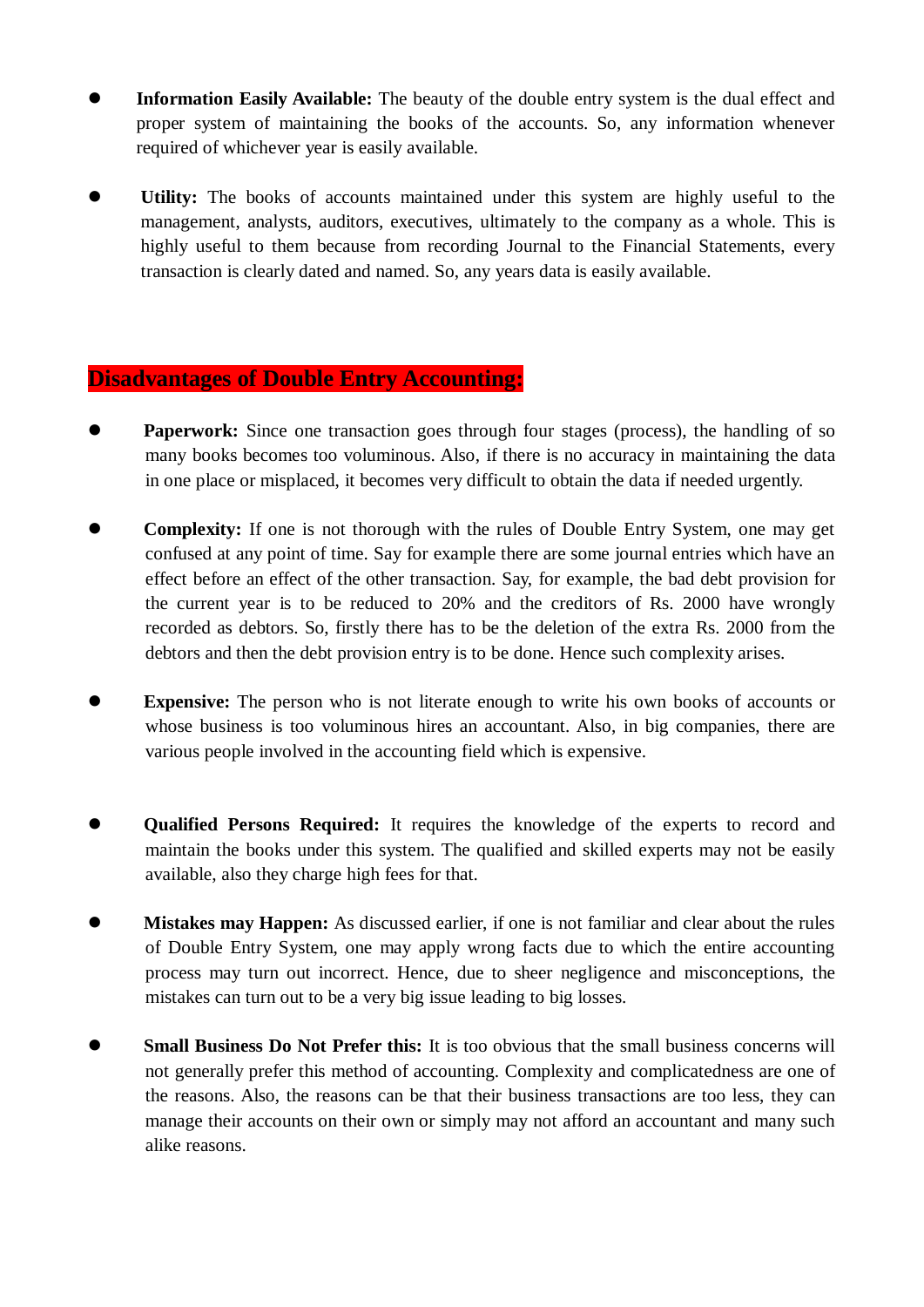**Secracy Not Maintained:** Since the Double Entry System involves substantial effort, time and accuracy, there is a clear record and entry of each and every transaction except nonmonetary ones. Therefore, there is a difficulty in maintaining secrets.

# **Objectives of Finanacial Managem ent**

Financial Management means planning, organizing, directing and controlling the financial activities such as procurement and utilization of funds of the enterprise. It means applying general management principles to financial resources of the enterprise.

Financial management is one of the functional areas of business. Therefore, its objectives must be consistent with the overall objectives of business. The overall objective of financial management is to **provide maximum return to the owners** on their investment in the long- term. This is known as **wealth maximisation**. Maximisation of owners' wealth is possible when the capital invested initially increases over a period of time. Wealth maximisation means maximising the market value of investment in shares of the company.

### **Wealth of shareholders = Number of shares held ×Market price per share.**

#### **In order to maximise wealth, financial management must achieve the following specific objectives:**

- To ensure availability of sufficient funds at reasonable cost (liquidity).
- To ensure effective utilisation of funds (financial control).
- To ensure safety of funds by creating reserves, re-investing profits, etc. (minimisation of risk).
- To ensure adequate return on investment (profitability).
- To generate and build-up surplus for expansion and growth (growth).
- To minimise cost of capital by developing a sound and economical combination of corporate securities (economy).
- To coordinate the activities of the finance department with the activities of other departments of the firm (cooperation).

### **Profit Maximisation:**

Very often maximisation of profits is considered to be the main objective of financial management. Profitability is an operational concept that signifies economic efficiency. Some writers on finance believe that it leads to efficient allocation of resources and optimum use of capital.

It is said that profit maximisation is a simple and straightforward objective. It also ensures the survival and growth of a business firm. But modern authors on financial management have criticised the goal of profit maximisation.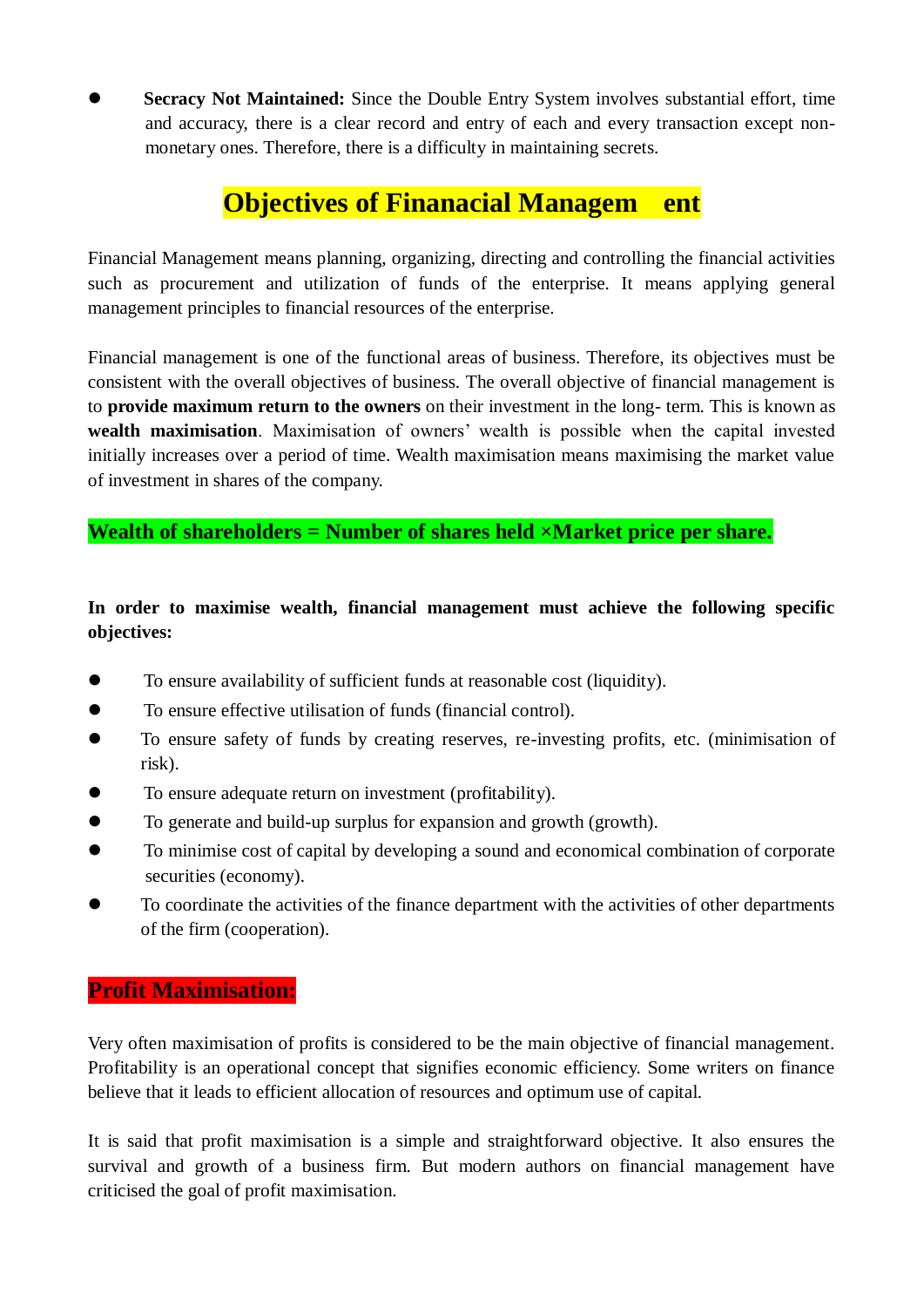## **Objections against the Profit Maximisation Objectives:**

- The concept is **ambiguous or vague**. It is amenable to different interpretations, e.g., long run profits, short run profits, volume of profits, rate of profit, etc.
- It ignores the **timing of returns**. It is based on the assumption of bigger the better and does not take into account the time value of money. The value of benefits received today and those received a year later are not the same.
- It ignores the quality of the expected **benefits or the risk** involved in prospective earnings stream. The streams of benefits may have varying degrees of uncertainty. Two projects may have same total expected earnings but if the earnings of one fluctuate less widely than those of the other it will be less risky and more preferable. More uncertain or fluctuating the expected earnings, lower is their quality.
- It does not consider the effect of **dividend policy** on the market price of the share. The goal of profit maximisation implies maximising earnings per share which is not necessarily the same as maximising market-price share. According to Solomon, "to the extent payment of dividends can affect the market price of "the stock (or share), the maximisation of earnings per share will not be a satisfactory objective by itself."
- Profit maximisation objective does not take into consideration the **social responsibilities** of business. It ignores the interests of workers, consumers, government and the public in general. The exclusive attention on profit maximisation may misguide managers to the point where they may endanger the survival of the firm by ignoring research, executive development and other intangible investments.

#### **Wealth Maximisation:**

Prof. Ezra Solomon has advocated wealth maximisation as the goal of financial decision-making. Wealth maximisation or net present worth maximisation is defined as follows: "The gross present worth of a course of action is equal to the capitalised value of the flow of future expected benefits, discounted (or as capitalised) at a rate which reflects their certainty or uncertainty.

Wealth or net present worth is the difference between gross present worth and the amount of capital investment required to achieve the benefits being discussed. Any financial action which creates wealth or which has a net present worth above zero is a desirable one and should be undertaken.

Any financial action which does not meet this test should be rejected. If two or more desirable courses of action are mutually exclusive (i.e., if only one can be undertaken), then the decision should be to do that which creates most wealth or shows the greatest amount of net present worth. In short, the operating objective for financial management is to maximise wealth or net present worth."